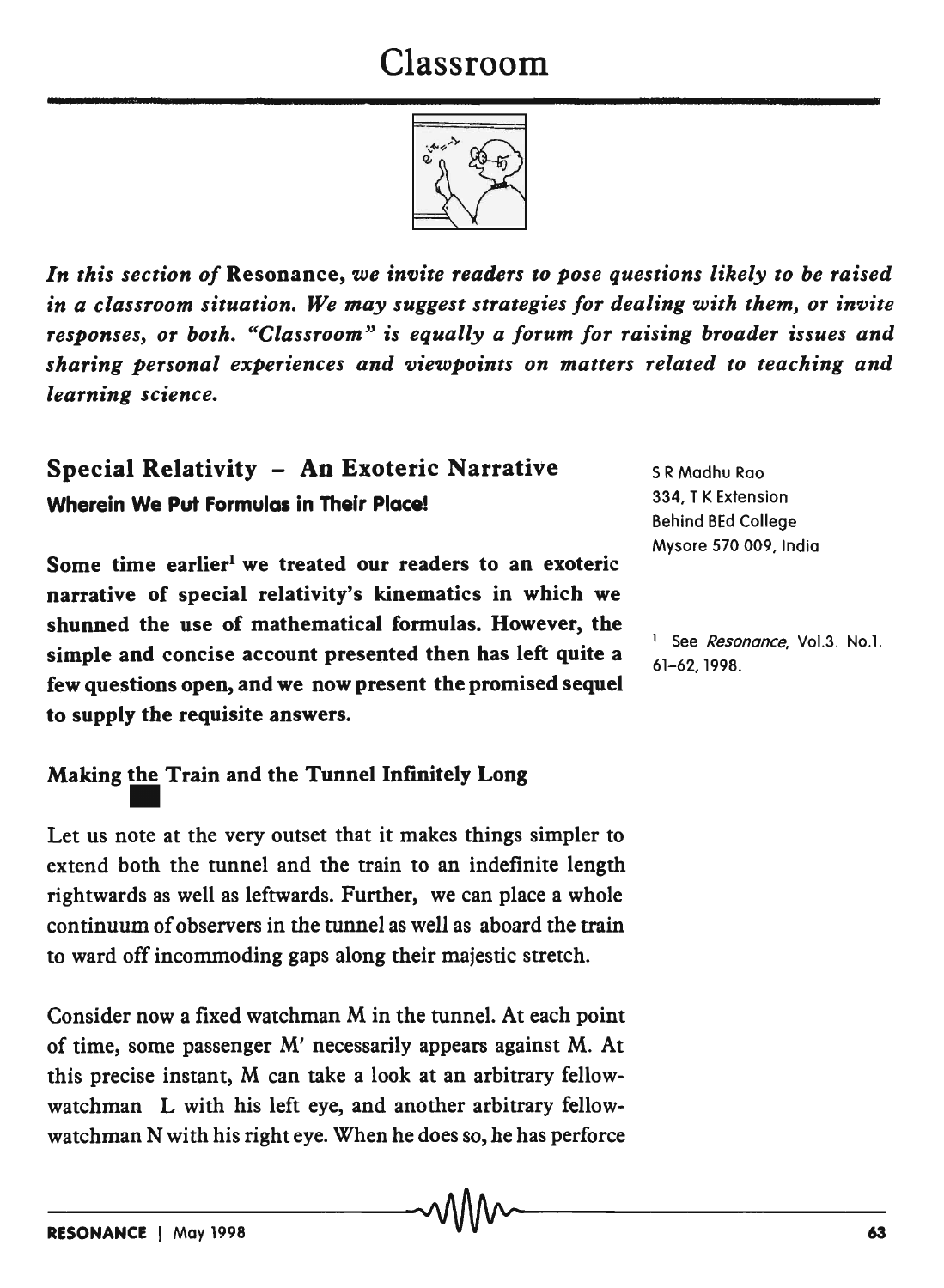to sight one or other passenger L' against L, and one or other passenger N' against N:

We set length  $[LN] = a$ , length  $[LM] = ap$ , length  $[L'N'] = b$ , and length  $[L'M'] = bq$ . If we write

$$
P = 1-p
$$
 and  $Q = 1-q$ , (1)

it readily follows that length  $[MN] = aP$  and length  $[M'N'] =$ bQ.

We assume that all these lengths have been measured by tunnel-dwellers. Moving lengths are measured by noting the coincidences of their extremities with points fixed in the tunnel, and subsequently applying appropriate corrections for any possible non-simultaneities of such coincidences. No inconsistencies can arise in the process. For if they did, these would be indicative of different parts of the train moving with different velocities at different times - contrary to the assumed uniformity of the entire train's motion on an everlasting basis.

#### Some Poetic Visions

It is easy to be misled by *Figure 1* into thinking – for instance – that  $a=[LN]=[L'N']=b$ . However, as judged by M, the coincidences  $(L'L)$ ,  $(M'M)$  and  $(N':N)$  have actually occurred at *different* times. Conclusions such as  $a = b$  and  $ap = bq$  are



#### Figure 1.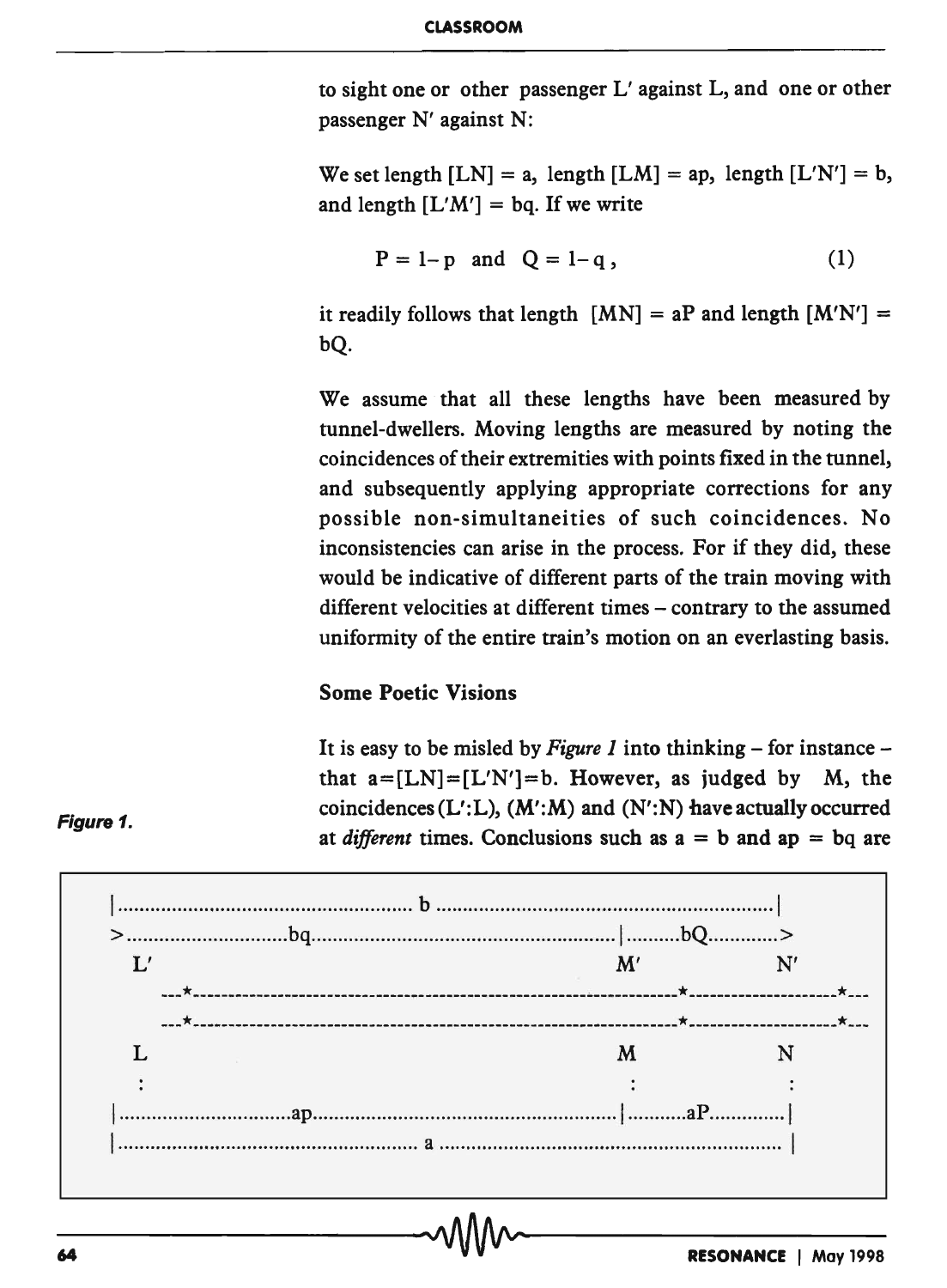

therefore quite erroneous. As a matter of fact, M considers it a **Figure 2.** safe het that at the exact instant of time when the coincidence event  $(L'.L)$  happened, the watchmen and the passengers under surveillance were configured as shown in Figure 2.

Unlike in connection with Figure 1, the depiction of Figure 2 cannot be seen by any watchman with his actual eves (or photographed). Poets, though, declare with gusto that watchman M does see the tidings of Figure 2, but soon let him down badly by adding that the 'seeing' is done with his 'mind's eve'!

Suppose that, as against light rays darting across with a speed c, the train coasts ahead with a smaller velocity u. We assume of course that it is the tunnel-dwellers who have measured c and u. Now watchman M referring to Figure 2 tells us that during the time passenger M' with his speed u traversed the segment shown with the length-label (ap bq), light signals from  $(L'.L)$ leaped across the longer distance  $ap = [LM]$  to close in on him. Accordingly,

$$
(ap \quad bq)/(ap) = u/c \tag{2}
$$

Next, there is also the other coincidence event  $(N' : N)$  to contend with. Again, the mind's eye of watchman M conjures up a 'view' of how the sixsome of observers must have configured themselves at the exact instant of time when this event took place (Figure 3):

Poets, though, declare with gusto that watchman M does see the tidings of Figure 2, but soon let him down badly by adding that the 'seeing' is done with his 'mind's eye'!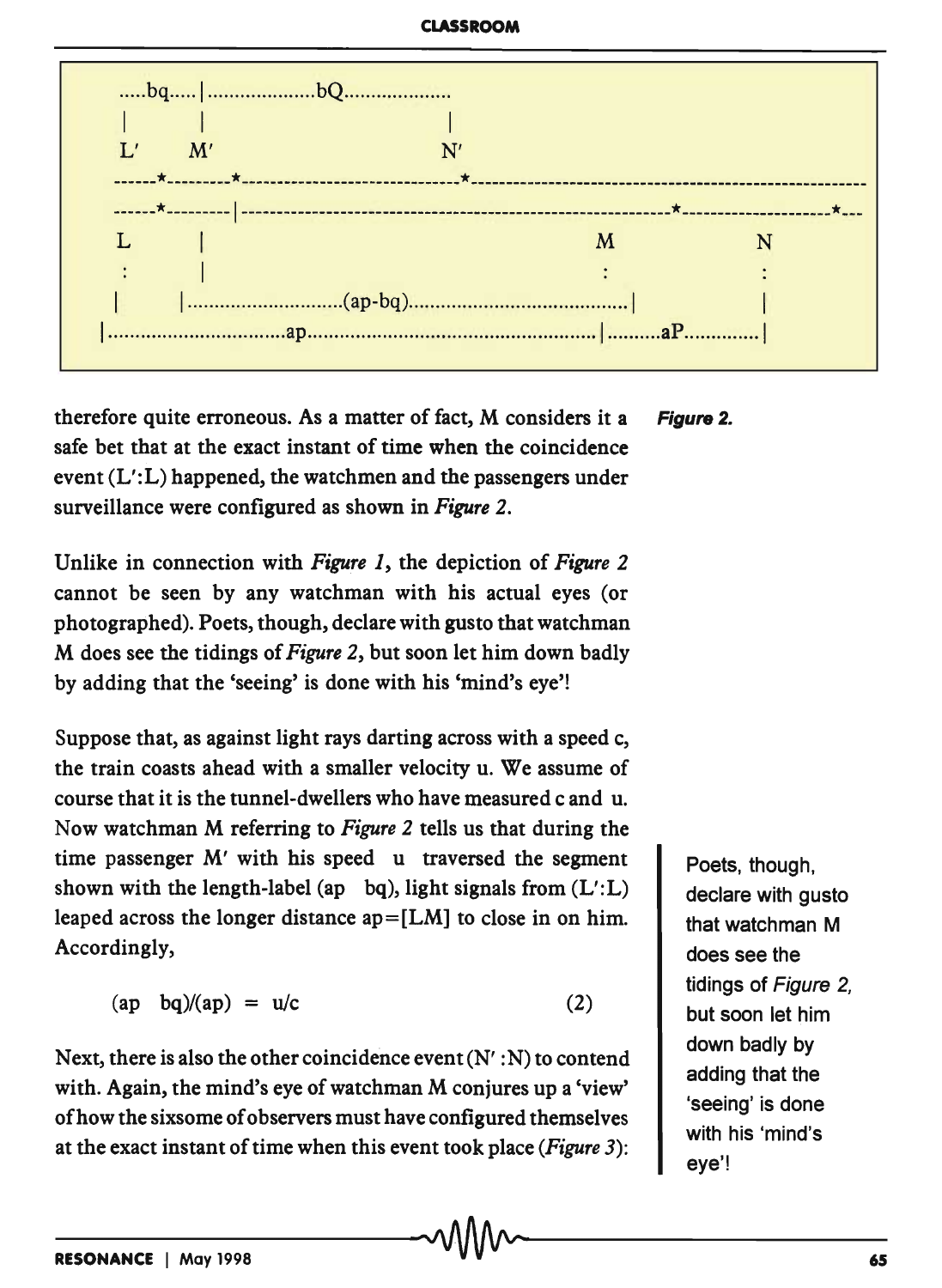

Figure 3.

This in a like manner leads to

$$
(bQ - aP)/(aP) = u/c. \qquad (3)
$$

It will be felicitous to write

$$
\widetilde{u} = u/c \tag{4}
$$

for the ratio of the train's speed to the speed of light. Readers can now easily verify the following consequences of (1) through (4):

$$
\widetilde{u} = (p-q)/(p+q-2pq) \tag{5}
$$

$$
b/a = 2p (1-p)/(p+q-2pq)
$$
 (6)

$$
1 + \widetilde{u} = 2p(1-q)/(p+q-2pq) \tag{7}
$$

and

$$
1 - \widetilde{u} = 2q(1 - p)/(p + q - 2pq).
$$
 (8)

#### The Train's Precise Speed in our Narrative

In our simplified narrative recounted earlier, we had [W0], [W4], [W5], [P0], [P1] and [P5] in place of L, M, N, L', M' and N' respectively. The correspondence suggests the values  $p = LM/$  $N=4/5$  and  $q=L'M'/L'N'=1/5$ . Inserting these values in (5) and (6) we find  $\tilde{u} = u/c = 15/17$  and  $b/a = 8/17$ . The railroad train in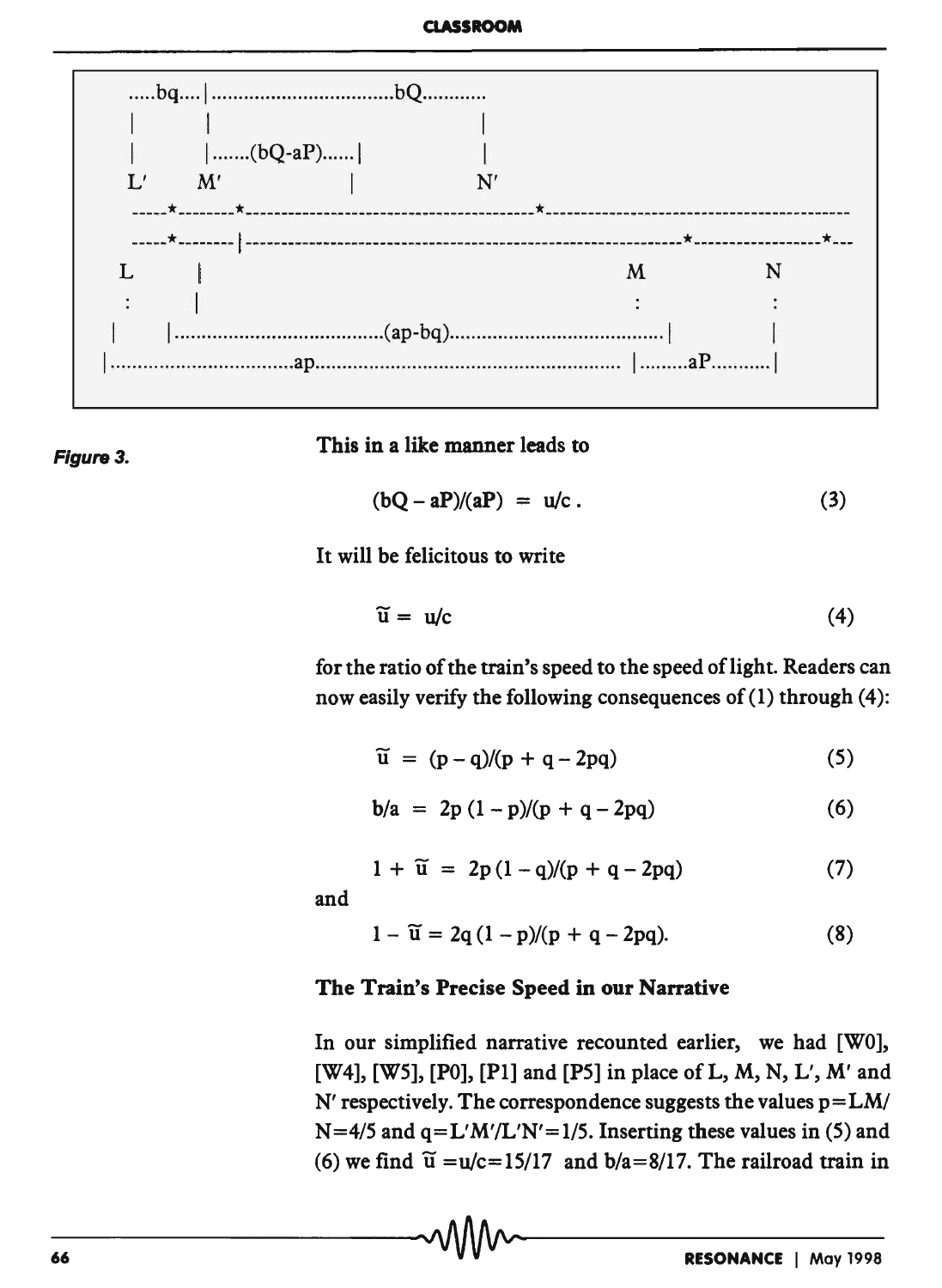the narrative was therefore racing ahead with 15/17ths of the speed of light, and, as judged by watchman [W4], it was only 8/17ths as long as the tunnel.

What happens if the narrative is modified so that [P3] appears against [WI] at the crucial moment (other things being the same)? We should then use  $p=1/5$  and  $q=3/5$ . The train now coasts leftwards (why?) with 5/7ths the speed of light, and [WI] finds the lengths of the train and the tunnel to be standing in the ratio 4:7.

#### Reappearance of Relativity

In our transactions so far, relativistic considerations have been conspicuous by their total absence. Relativity does come in, however, when the complete equivalence of the train and the tunnel is asserted They are equally valid frameworks within which natural phenomena can be described. In particular, relativity claims that it is perfectly legitimate to *interchange* the roles of the tunnel and the train in our equations. Thus, referring back to *Figure 1,* passenger M' can independently make his own measurements of the various lengths and velocities involved, and possibly come up with quite different values. We designate these different values by tagging the corresponding erstwhile variables with primes, a', b', p', u'  $\sim$  etc. (u' being the velocity of the tunnel relative to the train). Special relativity now consists in the affirmation that  $(5)$  through  $(8)$  must stay valid when they are appropriately recast with primed variables to reflect the standpoint of passenger M', too. In this connection, we recall our description of *Figures* 2 *and* 3 as 'poetic'. The idea is to drive home a little plain prose – that the corresponding constructions of the 'mind's eye' of passenger M' would considerably differ from the depictions of *Figures* 2 and 3 in many details.

At this point, a rather pleasing windfall comes our way. Suppose that somewhere on the train the passengers have marked off their chosen unit of length, and that when the tunnel-dwellers measure the marked-off length they obtain a certain value G.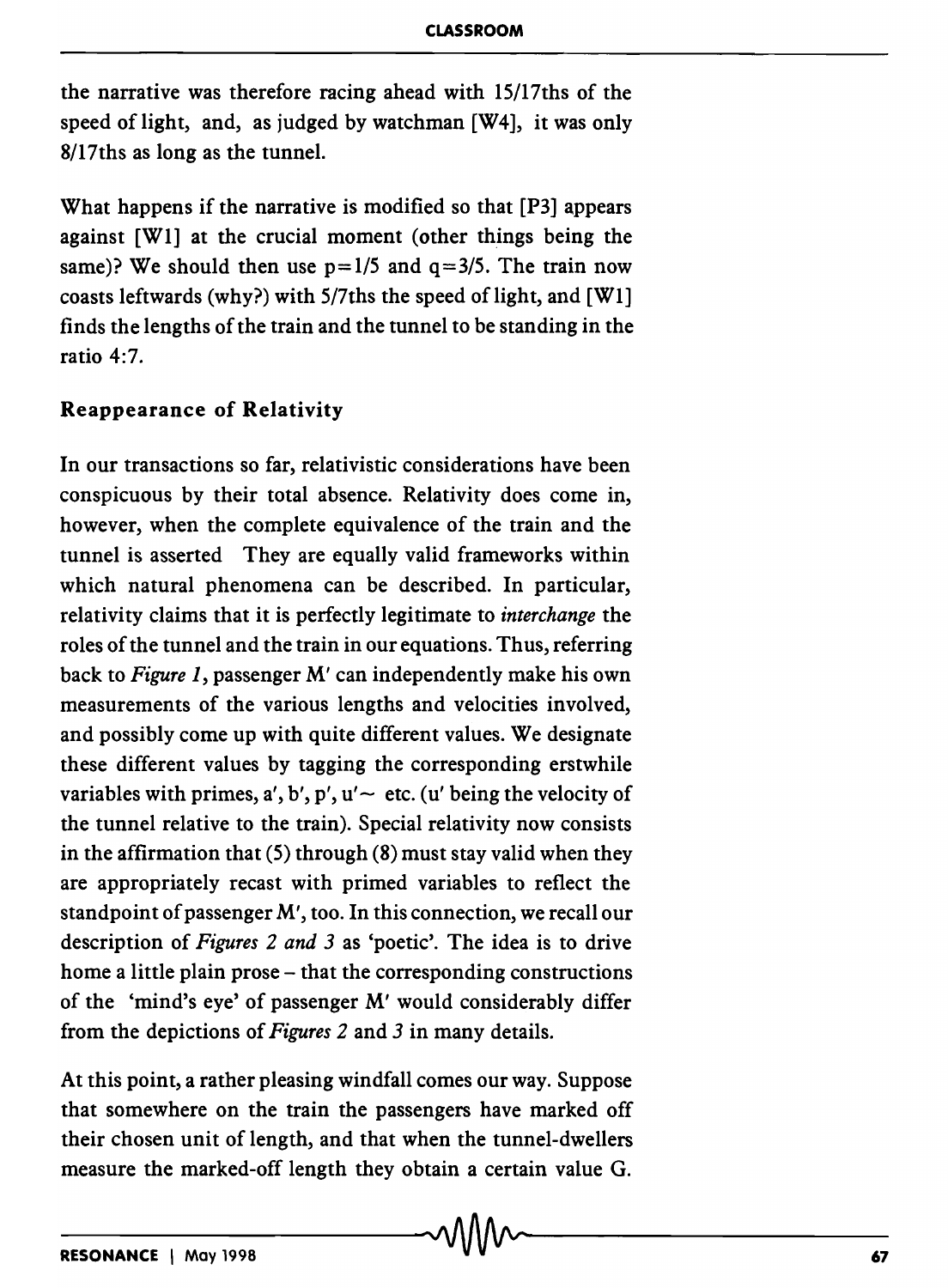Now it is reasonable to assume that the latter would obtain the same value G irrespective of when they measure the length in question, and also irrespective of in which part of the train the passengers have marked off their unit length. We shall call this assumption the 'G-hypothesis' of space-and-time homogeneity. It can easily be inferred from this hypothesis that both tunneldwellers and train-denizens must necessarily obtain identical values for the ratios in which any particular segments of the train - and, by the same token, any particular segments of the tunnel as well – are internally subdivided. As such,  $p' = p$ ,  $P' = P$ ,  $q' = q$  and so forth, and there is no need to use primes against p, q, etc. (In fact, we should admit that our numerical computation of the train's speed in the preceding section anticipated this result somewhat on the sly: what passed off as  $q=1/5$  there was actually  $q' = 1/5.$ 

## The Genesis of Length-Contraction

Windfall tucked in, some examples of how equations transform when we switch from the reasonings of watchman M to those of passenger M' may now be considered. The simplest to explore is (5). When recast to express the standpoint of M', this leads to the not very surprising (?) result  $\tilde{u}' = -\tilde{u}$  Can you see how?

Our main interest, however, is in (6):

$$
b/a = 2p(1-p)/(p+q-2pq)
$$
 (9)

When we pass over to the standpoint of M', this formula takes on the form

$$
a'/b' = 2q(1-q)/(p+q-2pq).
$$
 (10)

Multiplying Eqs.  $(9)$  and  $(10)$  and using Eqs.  $(7)$  and  $(8)$ ,

$$
(a'/a) (b/b') = 1 - \widetilde{u}^2 = g^2, say. \qquad (11)
$$

There is quite a world of difference of nature between a'/a and *b*/b' on one hand and b/a and a'/b' on the other. In the latter instance, only a single observer each time has the charge of both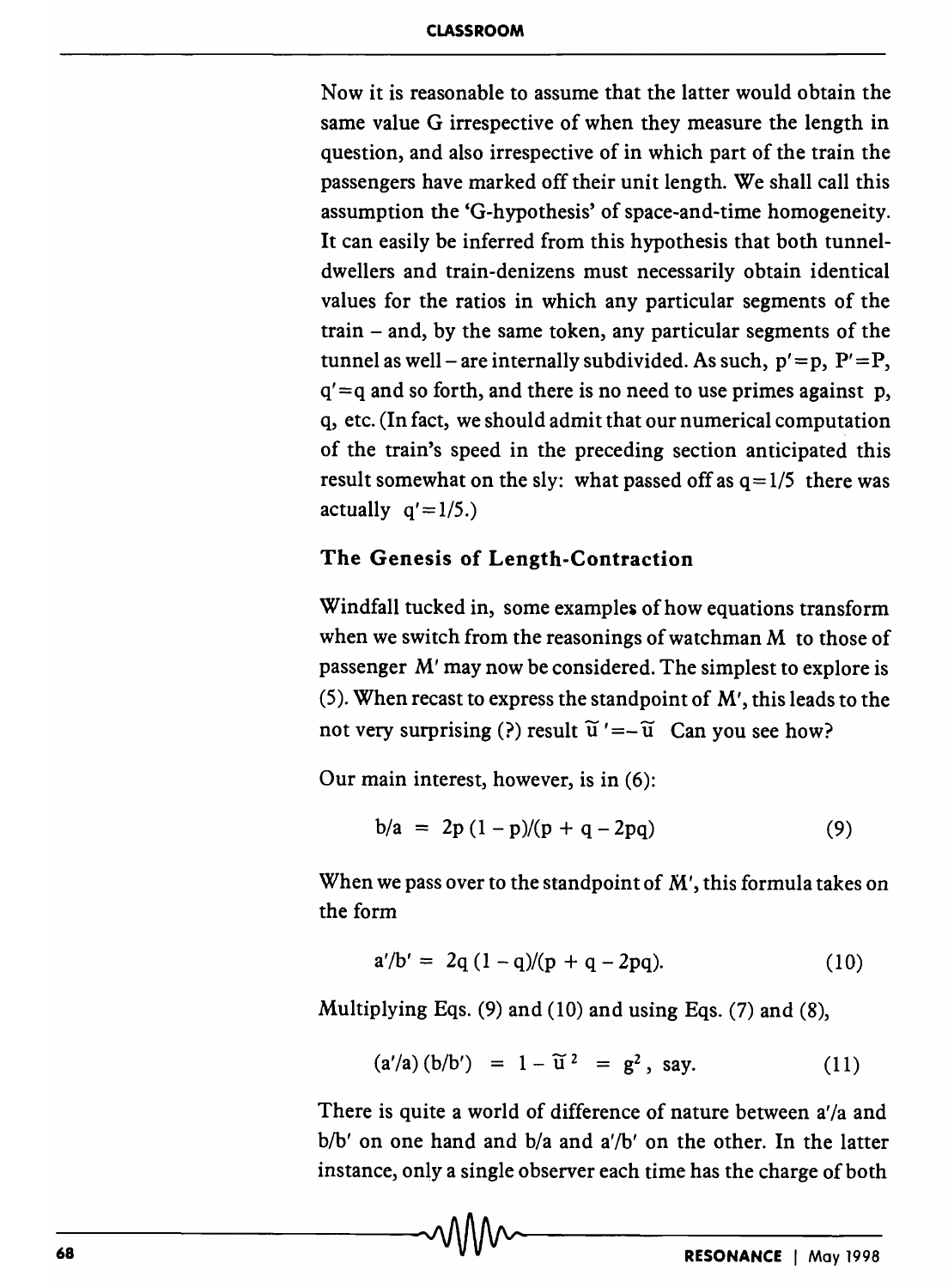the numerator and the denominator, and therefore whichever units of length he employs simply cancel out. Do look next at *a'ia* for the contrast. Here it is watchman M who measures the denominator, and passenger M' who takes on the numerator. Each of these observers has all along been entirely free to employ any arbitrary unit he likes to measure lengths. But where physicists have to be constantly dealing with diverse moving frames, it makes life simpler to get the observers in these frames to use (in some reasonable sense) the 'same' measuring units. Let us persuade M and M' to do so, then. If now either of *a'ia* and *bib'* were to exceed the other, our kinematics would be in a position to distinguish between the tunnel and the train, and the relativistic symmetry of the frames would be lost. This forces the inference

$$
a'/a = b/b' = g, \quad (g^2 = 1 - \tilde{u}^2). \tag{12}
$$

From here we may eliminate a' and b by using (9) and (10). It then follows that (12) not only implies but is implied by

$$
p(1 \quad p)a^2 = q(1-q)b'^2. \tag{13}
$$

This relation points to a practical recipe for realising the 'same' unit of length in the tunnel and aboard the train. Just pick out some arbitrary constant  $H > 0$ , then get watchman M to measure his a, and passenger M' his b', in such respective units as make the left and the right members of  $(13)$  both equal to  $H$ and you're done. (Alternative prescriptions are possible, too.)

Equation(12) retrieves the famous length-contraction relation of Lorentz and Fitzgerald. Our treatment has concerned itself with just a particular set of lengths linked in a highly specialised fashion to the  $(M':M)$  coincidence event. Nevertheless, the 'Ghypothesis' of homogeneity we alluded to a little earlier does guarantee the validity of (12) for arbitrary sets of lengths not necessarily connected in any special way with the  $(M':M)$  event.

Having chosen their respective units of length in the manner just detailed, watchman M and passenger M' can obviously go on to choose their units of time, too, so that the omnidirectional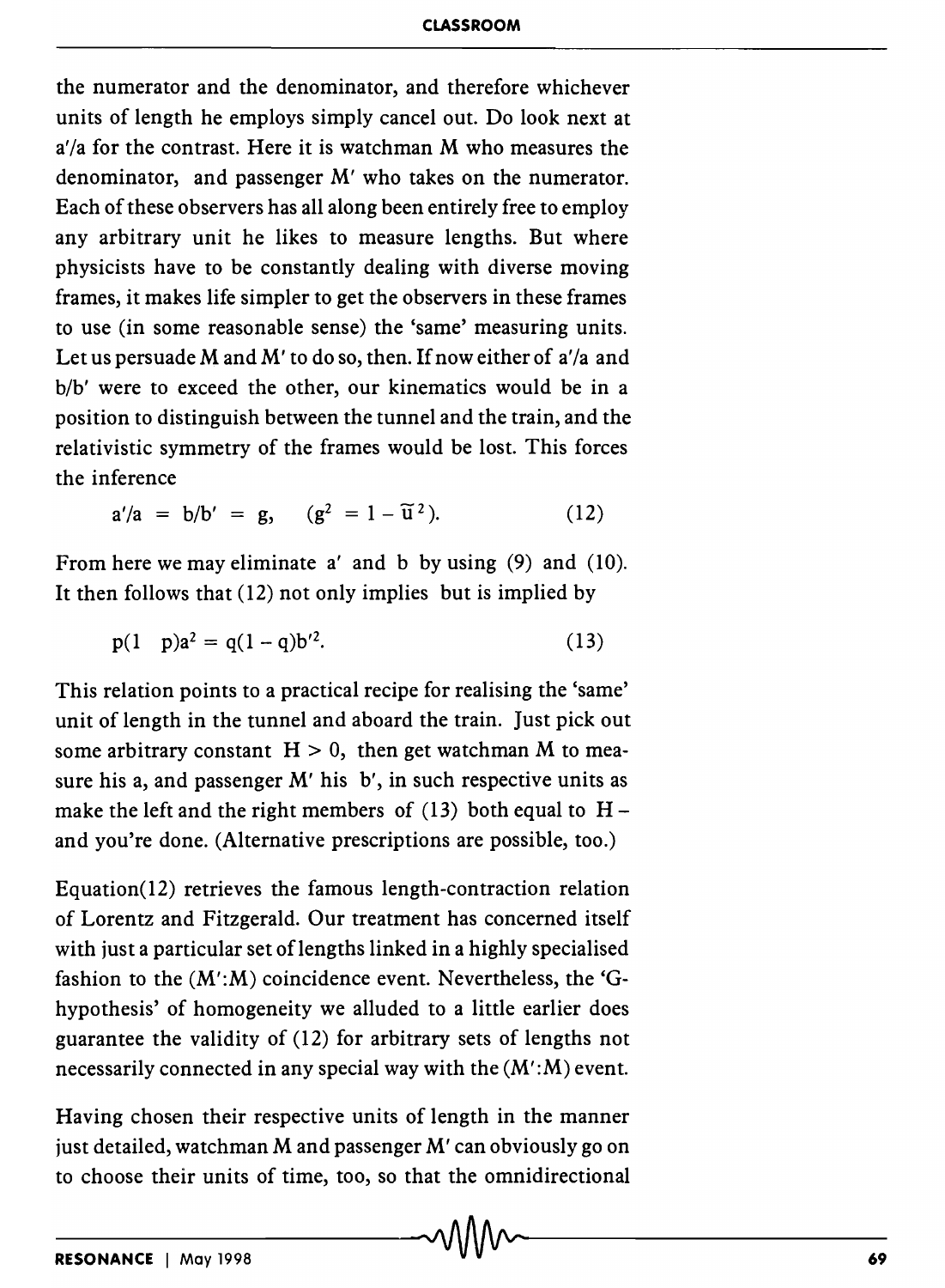The scifi heroes make it to the remote galaxies and return home well within their lifetimes only because, with ultra-high speeds totally at their disposal, the distances of their destinations can be as drastically length-contracted as convenient.

speed of light in vacuo assumes a common numerical value c as measured by both of them. Explicit prescriptions are thus available for realising what are called the 'same' units of length and time in different frames. The naive idea of actually transporting measuring rods and time-pieces from the tunnel into the train, however, is hardly acceptable since the accelerations inflicted on the standards in the process could well wreak havoc on them.

Accosting us next, of course, are the time-dilations. These, however, are reincarnations of length-contractions in a modified context. The scifi heroes make it to the remote galaxies and return home well within their lifetimes only because, with ultrahigh speeds totally at their disposal, the distances of their destinations can be as drastically length-contracted as convenient. There is thus no need to dwell separately on time-dilations.

### A Spacelike Interval and its Invariance

It would be an easy exercise to go over from (12) to the topic of one-dimensional Lorentz transformations, but we do not propose to go into any details here. The connection (13) with the relativistic (spacelike) interval between the events (L':L) and (N':N), however, is too striking to be skipped over at this point. Referring back to *Figure 1* (and remembering that  $P=1-p$ ), we readily see that the left member of  $(13)$   $(a \ p \ a \ P)$  is just the product of the lengths of the two segments [LM] and [MN] as measured by watchman M. Furthermore,

 $4 [LM] [MN] = [LM + MN]^2 - [LM - MN]^2$  $= [LN]^2 - [LM - MN]^2$ 

[LN] expresses the separation-in-space of the events  $(L'.L)$  and  $(N':N)$ , and  $[LM-MN]$  is c times the separation-in-time of the same two events, both separations being as measured by M. Accordingly, the left member of (13) expresses the quantity

{(spatial separation)<sup>2</sup> – c<sup>2</sup> (temporal separation)<sup>2</sup>}/4 = c<sup>2</sup> T<sup>2</sup>/4, (14)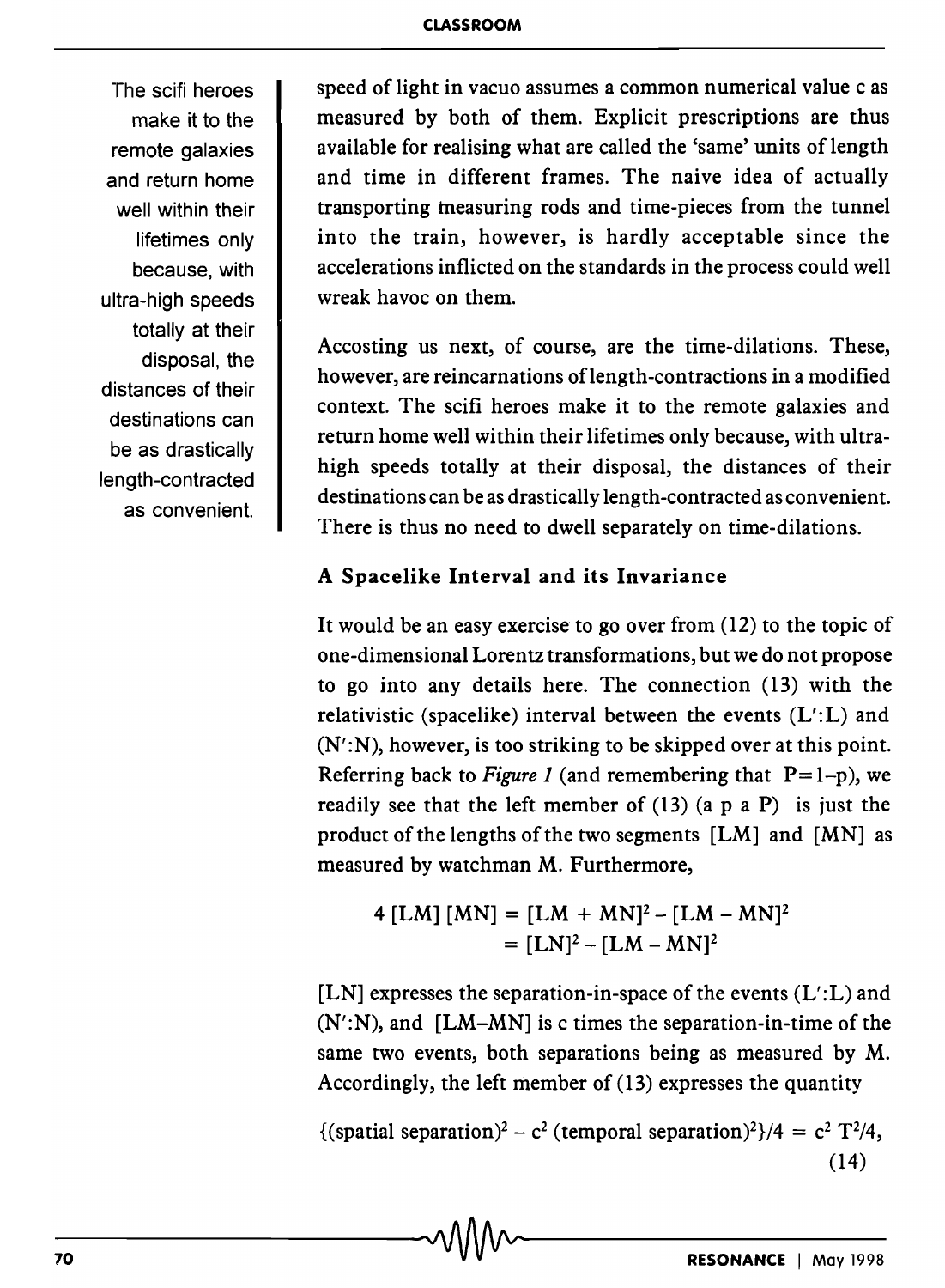say, for the pair of events in question as measured by M. The right member of (13) likewise expresses the same quantity for the same pair of events, but as measured by M'. The quantity T defined by  $(14)$  is called the spacelike interval between  $(L'.L)$ and  $(N':N)$ . What  $(13)$  tells us, therefore, is that this interval is invariant.

## Addition of Velocities

Lastly, we present an interesting derivation of the law of addition of velocities using our approach. To this end, we bring in a second idealised train which races through the same tunnel of ours on a parallel track, thus:

The second train carries the passengers L", M" and N", and each of these is involved in a triple coincidence event as indicated in *Figure* 4. The view here is strictly local to the site (M":M':M) - except for the length-labels which are supposed to reflect watchman M's measurements. Thus *Figure* 4 is no more than a simple augmentation of *Figure 1.* 

Let us now go back to (7) and (8). Dividing the first of these by the second,

$$
(1 + \widetilde{u})/(1 - \widetilde{u}) = p(1-q)/\{q(1-p)\}.
$$

Figure 4.

By the same token, if the second train's speed is  $v = c\tilde{v}$  relative

> ........................................ dr ............................................ I .......... dR ............. >  $\mathbf{L}^{\mathbf{v}}$  and  $\mathbf{M}^{\prime\prime}$  and  $\mathbf{N}^{\prime\prime}$  and  $\mathbf{N}^{\prime\prime}$ -----\* ------------------------------------------------------------------\* -------------------------\* ---- > ......................................... bq ........................................... 1 ........... bQ ............ >  $\mathbf{L'}$  and  $\mathbf{M'}$  are  $\mathbf{N'}$ -----\* --------------------------------------------------------------------------\* ------------------\* -----\* --------------------------------------------------------------------------\* ------------------\* L M N  $\ddot{\cdot}$  $\ddot{\cdot}$ 1 ........................................... ap .......................................... I ............ aP ............ \